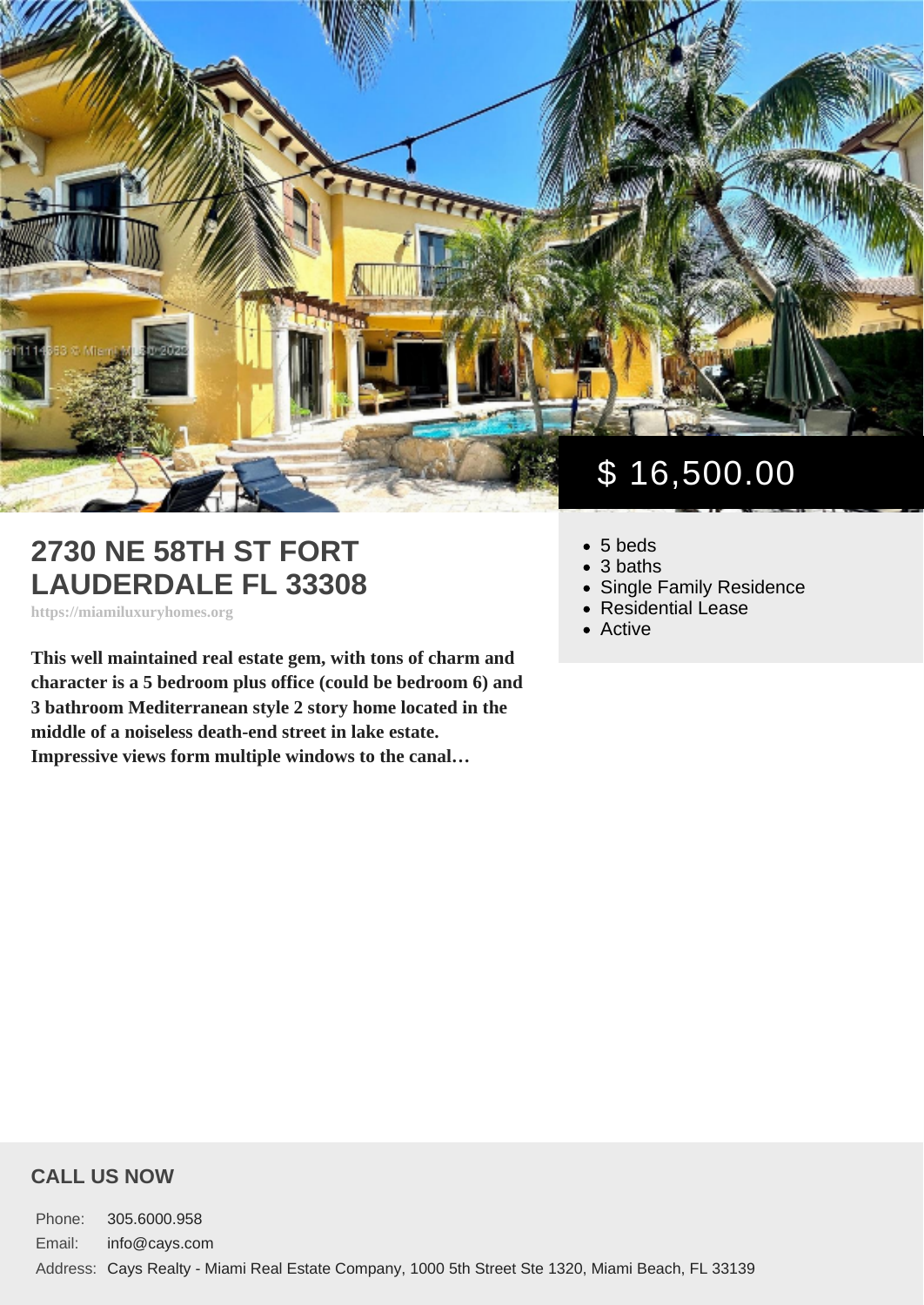#### BASIC FACTS

| Date added: 06/08/22              | MLS #: A11114363            |
|-----------------------------------|-----------------------------|
| Post Updated: 2022-07-03 02:55:23 | Bedrooms: 5                 |
| Bathrooms: 3                      | Bathrooms Full: 3           |
| Area: 4337 sq ft                  | Lot Size Units: Square Feet |
| Year built: 2008                  | Status: Active              |
| Type: Single Family Residence     |                             |

### LOCATION DETAILS

County Or Parish: Broward County **Zoning Description: RES** 

#### PROPERTY DETAILS

| Lease Term: Less Than 1 Year   | Direction Faces: North           |
|--------------------------------|----------------------------------|
| Subdivision Name: LAKE ESTATES | Lot Size Square Feet: 8250 sq ft |
| Parcel Number: 494212050860    | Lot Size Area: 8250              |

## PROPERTY FEATURES

| Community Features: Fitness, Game Room                                                                                                                                      | <b>Exterior Features:</b><br>Balcony, Barbecue, Deck, Fence, Fruit<br>Trees, Porch, Patio |
|-----------------------------------------------------------------------------------------------------------------------------------------------------------------------------|-------------------------------------------------------------------------------------------|
| Interior Features: Bedroom on Main Level, Closet Laundry Features: Laundry Tub<br>Cabinetry, First Floor Entry, Fireplace, Upper Level<br>Master, Walk-In Closet(s), Pantry |                                                                                           |
| Waterfront Features: Canal Front                                                                                                                                            | Pool Features: Heated, In Ground, Pool                                                    |

#### CALL US NOW

Phone: 305.6000.958 Email: info@cays.com Address: Cays Realty - Miami Real Estate Company, 1000 5th Street Ste 1320, Miami Beach, FL 33139